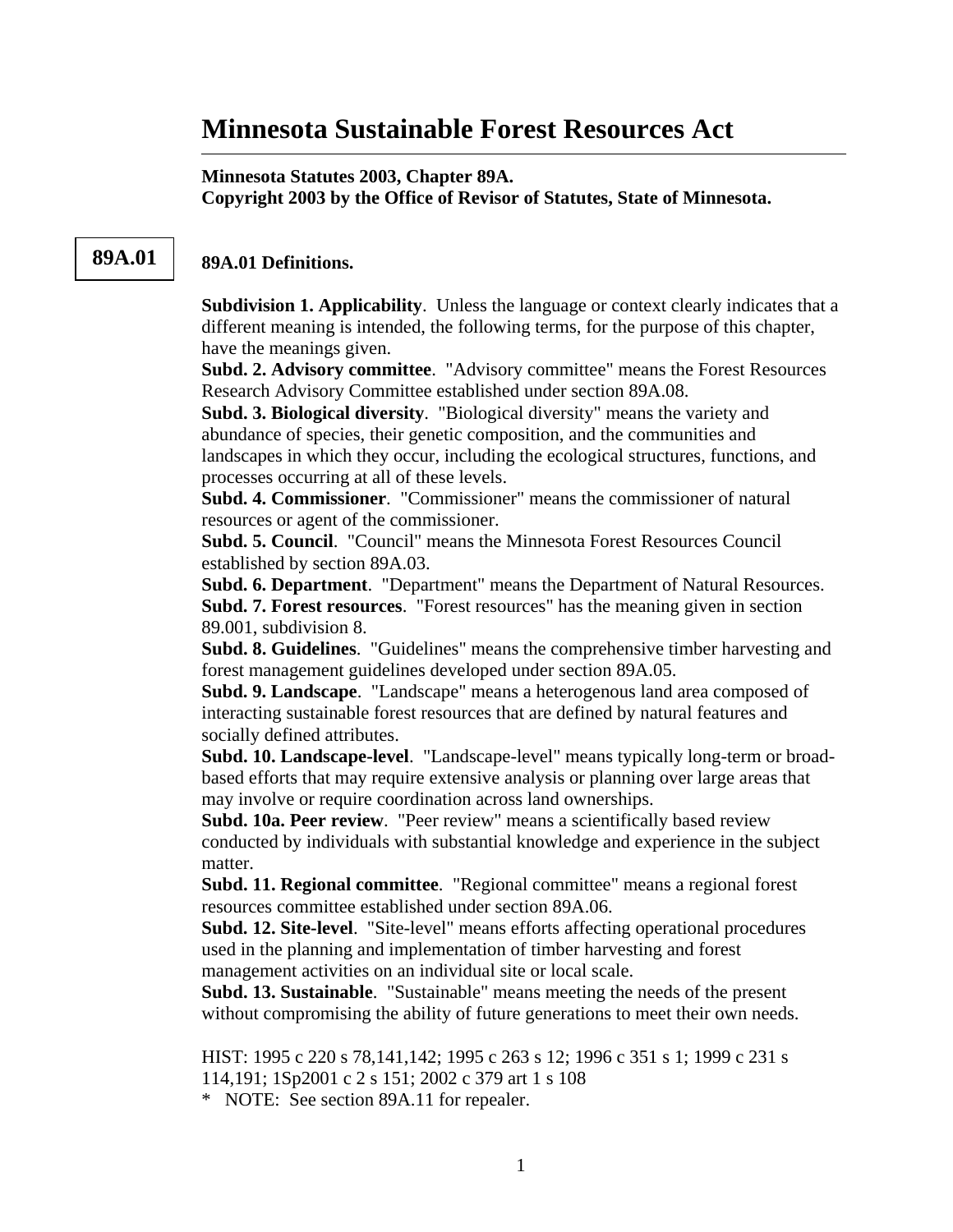**89A.02** 89A.02 Policy. It is the policy of the state to:

- (1) pursue the sustainable management, use, and protection of the state's forest resources to achieve the state's economic, environmental, and social goals;
- (2) encourage cooperation and collaboration between public and private sectors in the management of the state's forest resources;
- (3) recognize and consider forest resource issues, concerns, and impacts at the site and landscape levels; and
- (4) recognize the broad array of perspectives regarding the management, use, and protection of the state's forest resources, and establish processes and mechanisms that seek and incorporate these perspectives in the planning and management of the state's forest resources.

Nothing in this chapter abolishes, repeals, or negates any existing authorities related to managing and protecting the state's forest resources.

HIST: 1995 c 220 s 79,141,142; 1995 c 263 s 12; 1996 c 351 s 1; 1999 c 231 s 115,191; 1Sp2001 c 2 s 151; 2002 c 379 art 1 s 108 \*NOTE: See section 89A.11 for repealer.

# 89A.03 | 89A.03 Minnesota Forest Resources Council.

**Subdivision 1. Membership**. The governor must appoint a chair and 15 other members to the Minnesota Forest Resources Council. The Indian Affairs Council will appoint one additional member. When making appointments to the council, the governor must appoint knowledgeable individuals with an understanding of state forest resource issues who fairly reflect a balance of the various interests in the sustainable management, use, and protection of the state's forest resources in order to achieve the purpose and policies specified in subdivision 2 and section 89A.02. The council membership appointed by the governor must include the following individuals:

- (1) two representatives from organizations representing environmental interests within the state;
- (2) a representative from an organization representing the interests of management of game species;
- (3) a representative from a conservation organization;
- (4) a representative from an association representing forest products industry within the state;
- (5) a commercial logging contractor active in a forest product association;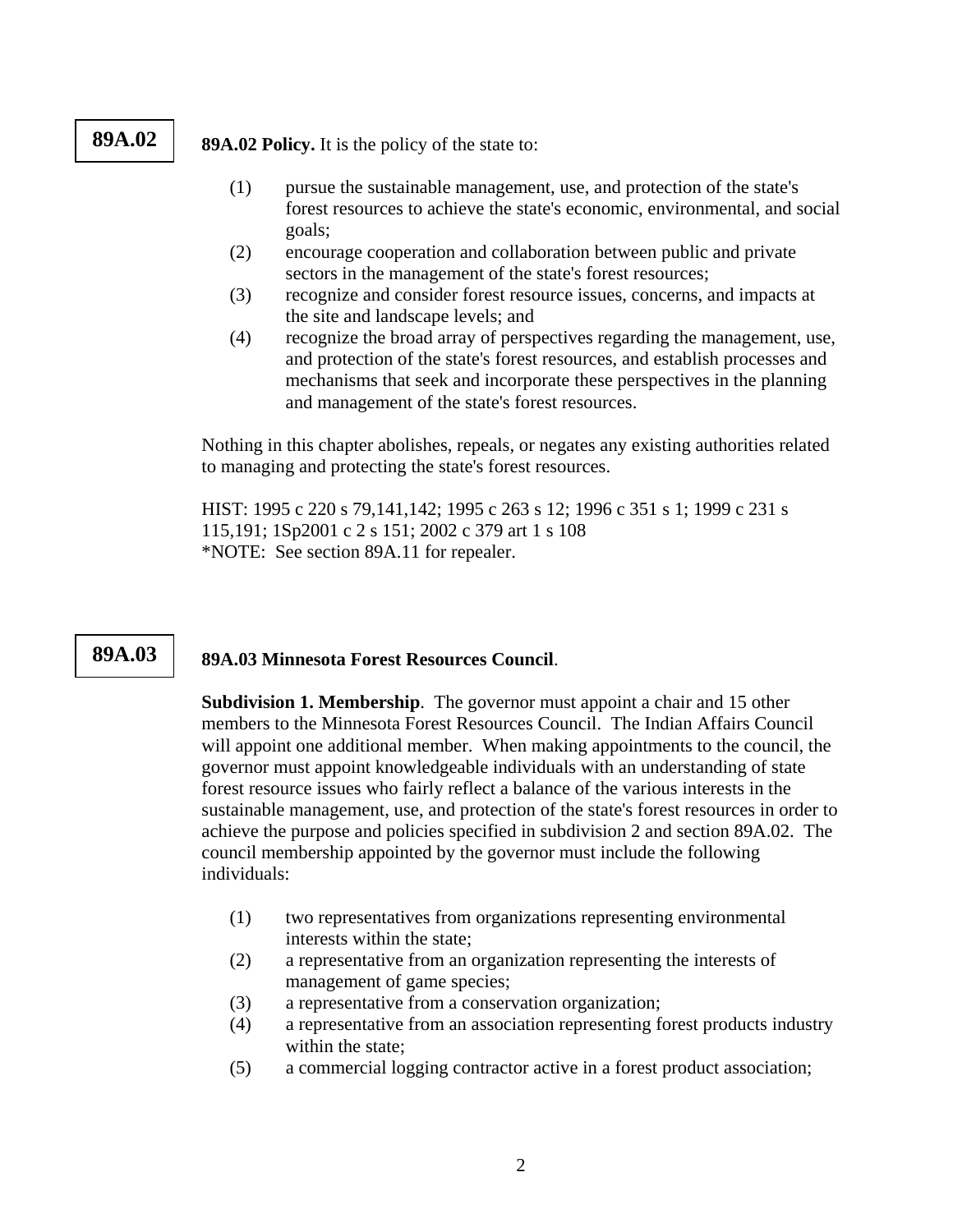- (6) a representative from a statewide association representing the resort and tourism industry;
- (7) a faculty or researcher of a Minnesota research or higher educational institution;
- (8) an owner of nonindustrial, private forest land of 40 acres or more;
- (9) an owner of nonindustrial, private forest land;
- (10) a representative from the department;
- (11) a county land commissioner who is a member of the Minnesota Association of County Land Commissioners;
- (12) a representative from the United States Forest Service unit with land management responsibility in Minnesota;
- (13) a representative from a labor organization with membership having an interest in forest resource issues;
- (14) an individual representing a secondary wood products manufacturing organization; and
- (15) a chair.

**Subd. 2. Purpose**. The council must develop recommendations to the governor and to federal, state, county, and local governments with respect to forest resource policies and practices that result in the sustainable management, use, and protection of the state's forest resources. The policies and practices must:

- (1) acknowledge the interactions of complex sustainable forest resources, multiple ownership patterns, and local to international economic forces;
- (2) give equal consideration to the long-term economic, ecological, and social needs and limits of the state's forest resources;
- (3) foster the productivity of the state's forests to provide a diversity of sustainable benefits at site-levels and landscape-levels;
- (4) enhance the ability of the state's forest resources to provide future benefits and services;
- (5) foster no net loss of forest land in Minnesota;
- (6) encourage appropriate mixes of forest cover types and age classes within landscapes to promote biological diversity and viable forest-dependent fish and wildlife habitats;
- (7) encourage collaboration and coordination with multiple constituencies in planning and managing the state's forest resources; and
- (8) address the environmental impacts and implement mitigations as recommended in the generic environmental impact statement on timber harvesting.

**Subd. 3. Council meetings**. At a minimum, meetings of the council and all of the committees, task forces, technical teams, regional committees, and other groups the council may establish must be conducted in accordance with chapter 13D. Except where prohibited by law, the council must establish additional processes to broaden public involvement in all aspects of its deliberations.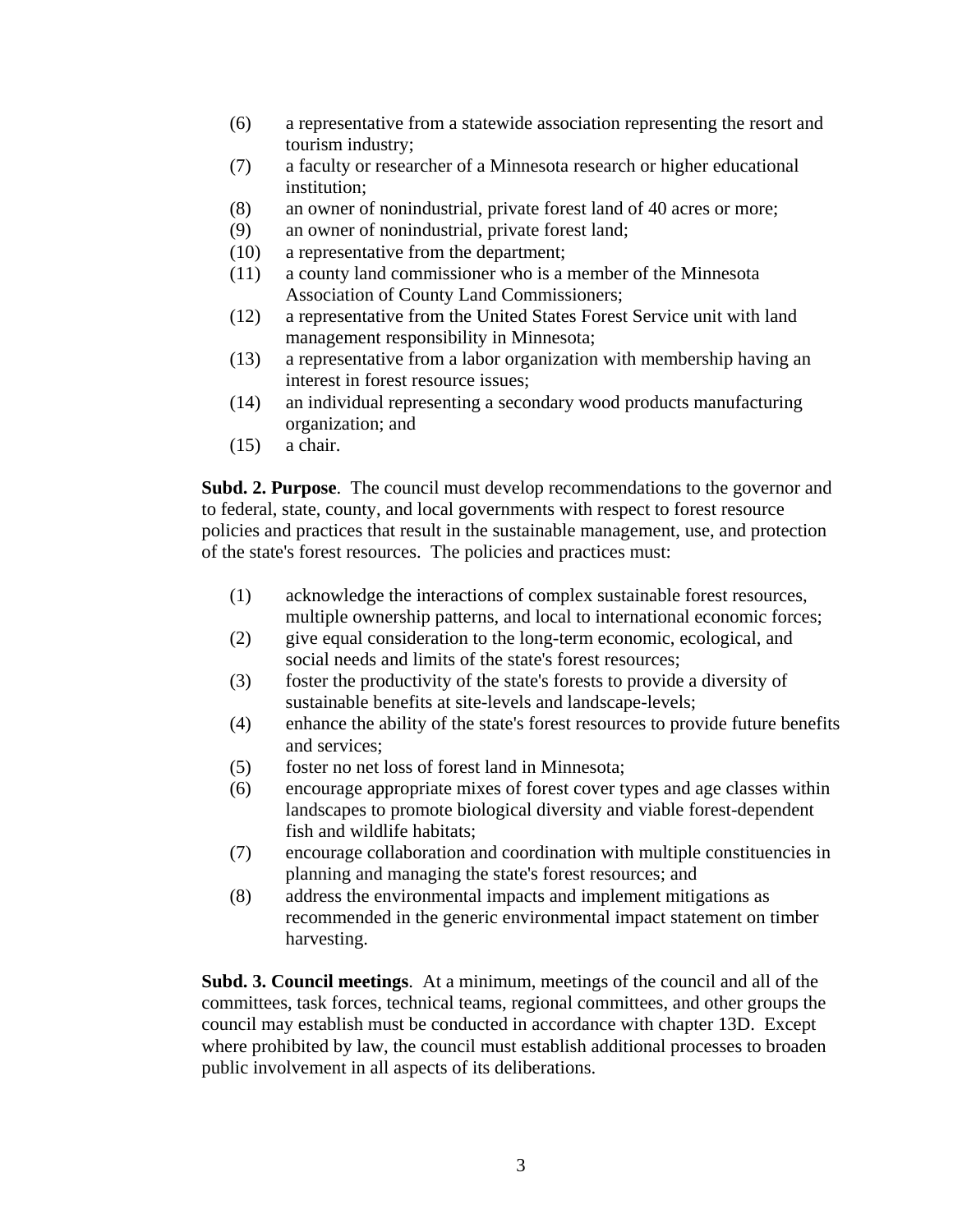**Subd. 4. Council staff**. The council shall employ an executive director who shall have the authority to employ staff. Technical expertise that will enable the council to carry out its functions must be provided to the council by those interests represented on the council.

**Subd. 5. Membership regulation**. Terms, compensation, nomination, appointment, and removal of council members are governed by section 15.059. Section 15.059, subdivision 5, does not govern the expiration date of the council.

**Subd. 6. Report**. The council must report to the governor and to the legislative committees and divisions with jurisdiction over environment and natural resource policy and

 finance by February 1 of each year. The report must describe the progress and accomplishments made by the council during the preceding year.

**Subd. 7**. Repealed by amendment, 1999 c 231 s 116

HIST: 1995 c 220 s 80,141,142; 1995 c 263 s 12; 1996 c 351 s 1; 1998 c 401 s 30; 1999 c 231 s 116,191; 1Sp2001 c 2 s 151; 2002 c 379 art 1 s 108 \* NOTE: See section 89A.11 for repealer.

### **89A.04 89A.04 Partnership**.

It is the policy of the state to encourage forest landowners, forest managers, and loggers to establish a partnership in which the implementation of council recommendations can occur in a timely and coordinated manner across ownerships. The partnership shall serve as a forum for discussing operational implementation issues and problem solving related to forest resources management and planning concerns, and be responsive to the recommendations of the council. This partnership shall also actively foster collaboration and coordination among forest managers and landowners in addressing landscape-level operations and concerns. In fulfilling its responsibilities as identified in this chapter, the partnership may advise the council. Nothing in this section shall imply extra rights or influence for the partnership.

HIST: 1995 c 220 s 81,141,142; 1995 c 263 s 12; 1996 c 351 s 1; 1999 c 231 s 117,191; 1Sp2001 c 2 s 151; 2002 c 379 art 1 s 108 \* NOTE: See section 89A.11 for repealer.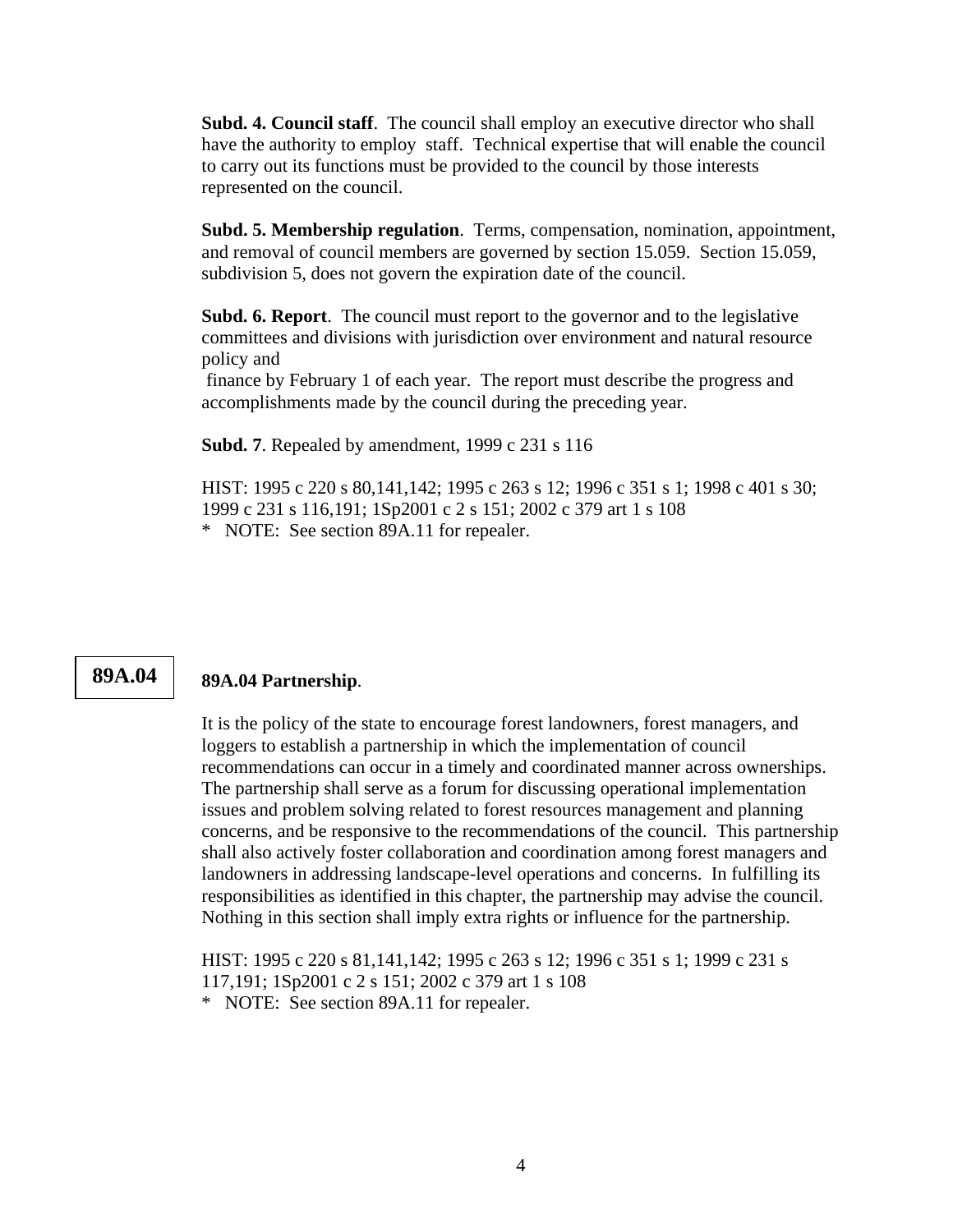# **89A.05 89A.05 Timber harvesting and forest management guidelines**.

**Subdivision 1. Development**. The council shall coordinate the development of comprehensive timber harvesting and forest management guidelines. The guidelines must address the water, air, soil, biotic, recreational, and aesthetic resources found in forest ecosystems by focusing on those impacts commonly associated with applying site-level forestry practices. The guidelines must reflect a range of practical and sound practices based on the best available scientific information, and be integrated to minimize conflicting recommendations while being easy to understand and implement. By June 30, 2003, the council shall review the guidelines and identify potential revisions. If deemed necessary, the council shall update the guidelines by June 30, 2005. Changes to the guidelines shall be peer reviewed prior to final adoption by the council. By December 1999, the council must undertake a peer review of the recommendations in the forest management guidelines adopted in December 1998 for protecting forest riparian areas and seasonal ponds.

**Subd. 2. Economic considerations**. Before the implementation of timber harvesting and forest management guidelines, new site-level practices and landscape-level programs, the council shall analyze the costs and benefits of new site-level practices and landscape-level programs. When the analysis concludes that new landscapelevel programs and site-level practices will result in adverse economic effects, including decreased timber supply and negative effects on tourism, opportunities to offset those effects must be explored. The council shall also:

- (1) identify and quantify forest and timberland acreages that will no longer be available for harvest; and
- (2) encourage public resource agencies to provide sustainable, predictable supplies of high-quality forest resource benefits, including timber supplies that are consistent with their multiple mandates and diverse management objectives. These benefits should be provided by public resource agencies in proportion to their forest land's capability to do so.

**Subd. 2a. Review**. In reviewing the guidelines, the council must consider information from forest resources, practices, compliance, and effectiveness monitoring programs of the department. The council's recommendations relating to revisions to the forest management guidelines must be subject to peer reviewers appointed by the council. The council must consider recommendations of peer reviewers prior to final adoption of revisions to the guidelines.

**Subd. 3. Application**. The timber harvesting and forest management guidelines are voluntary. Prior to their actual use, the council must develop guideline implementation goals for each major forest land ownership category. If the information developed as a result of forest resources, practices, compliance, and effectiveness monitoring programs conducted by the department or other information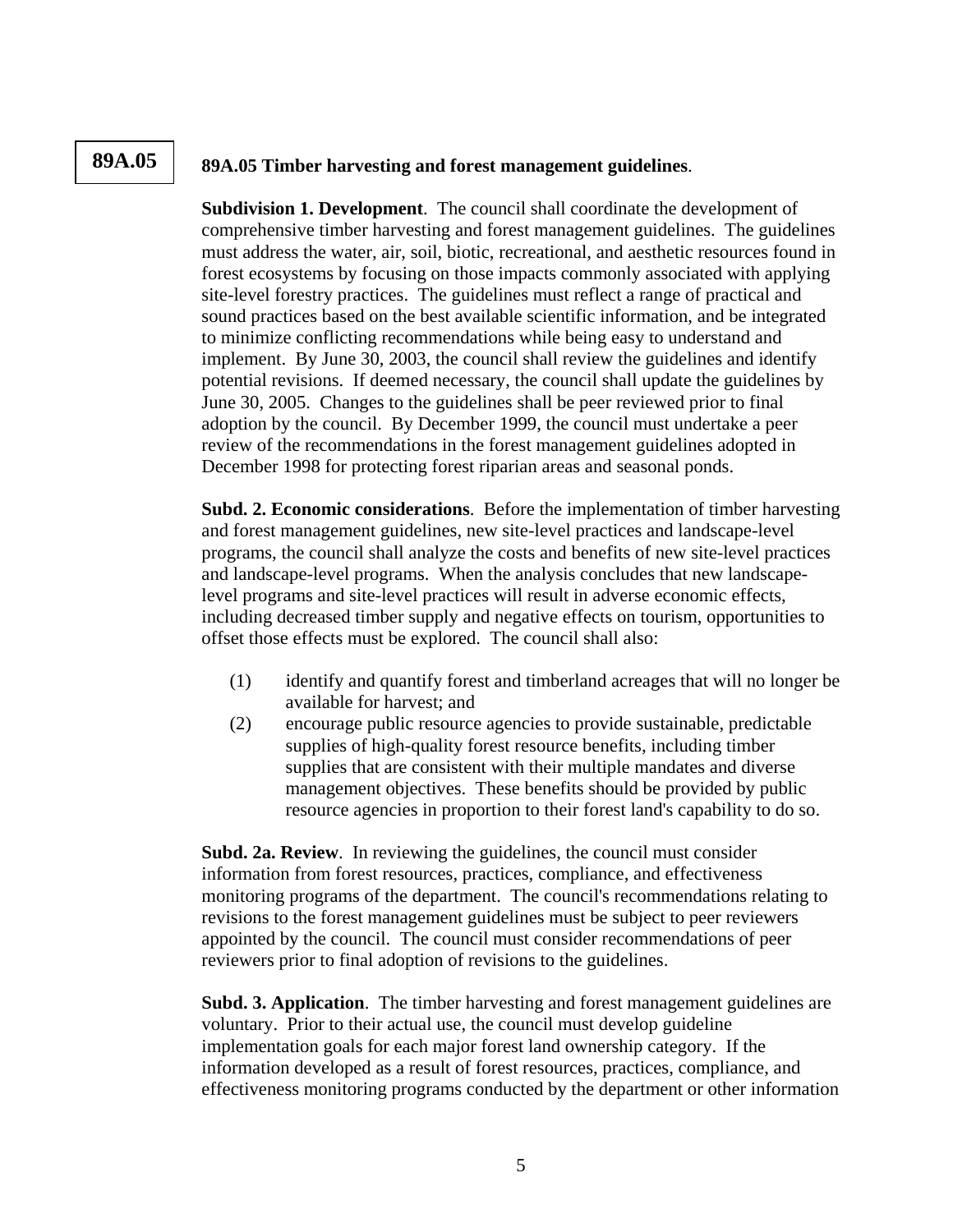obtained by the council indicates the implementation goals for the guidelines are not being met and the council determines significant adverse impacts are occurring, the council shall recommend to the governor additional measures to address those impacts. The council must incorporate the recommendations as part of the council's biennial report required by section 89A.03, subdivision 6.

**Subd. 4. Monitoring riparian forests**. The commissioner, with program advice from the council, shall accelerate monitoring the extent and condition of riparian forests, the extent to which harvesting occurs within riparian management zones and seasonal ponds, and the use and effectiveness of timber harvesting and forest management guidelines applied in riparian management zones and seasonal ponds. This information shall, to the extent possible, be consistent with the monitoring programs identified in section 89A.07. Information gathered on riparian forests and timber harvesting in riparian management zones and seasonal ponds as specified in this subdivision shall be presented to the legislature by February 2001 and in subsequent reports required in section 89A.03, subdivision 6.

HIST: 1995 c 220 s 82,141,142; 1995 c 263 s 12; 1996 c 351 s 1; 1999 c 231 s 118,191; 1Sp2001 c 2 s 151; 2002 c 376 s 4; 2002 c 379 art 1 s 108 \* NOTE: See section 89A.11 for repealer.

### 89A.06 **89A.06 Landscape-level forest resource planning and coordination.**

**Subdivision 1. Framework**. The council must establish a framework that will enable long-range strategic planning and landscape coordination to occur, to the extent possible, across all forested regions of the state and across all ownerships. The framework must include:

- (1) identification of the landscapes within which long-range strategic planning of forest resources can occur, provided that the landscapes must be delineated based on broadly defined ecological units and existing classification systems, yet recognize existing political and administrative boundaries and planning processes;
- (2) a statement of principles and goals for landscape-based forest resource planning; and
- (3) identification of a general process by which landscape-based forest resource planning occurs, provided that the process must give considerable latitude to design planning processes that fit the unique needs and resources of each landscape; reflect a balanced consideration of the economic, social, and environmental conditions and needs of each landscape; and interface and establish formats that are compatible with other landscape-based forest resource plans.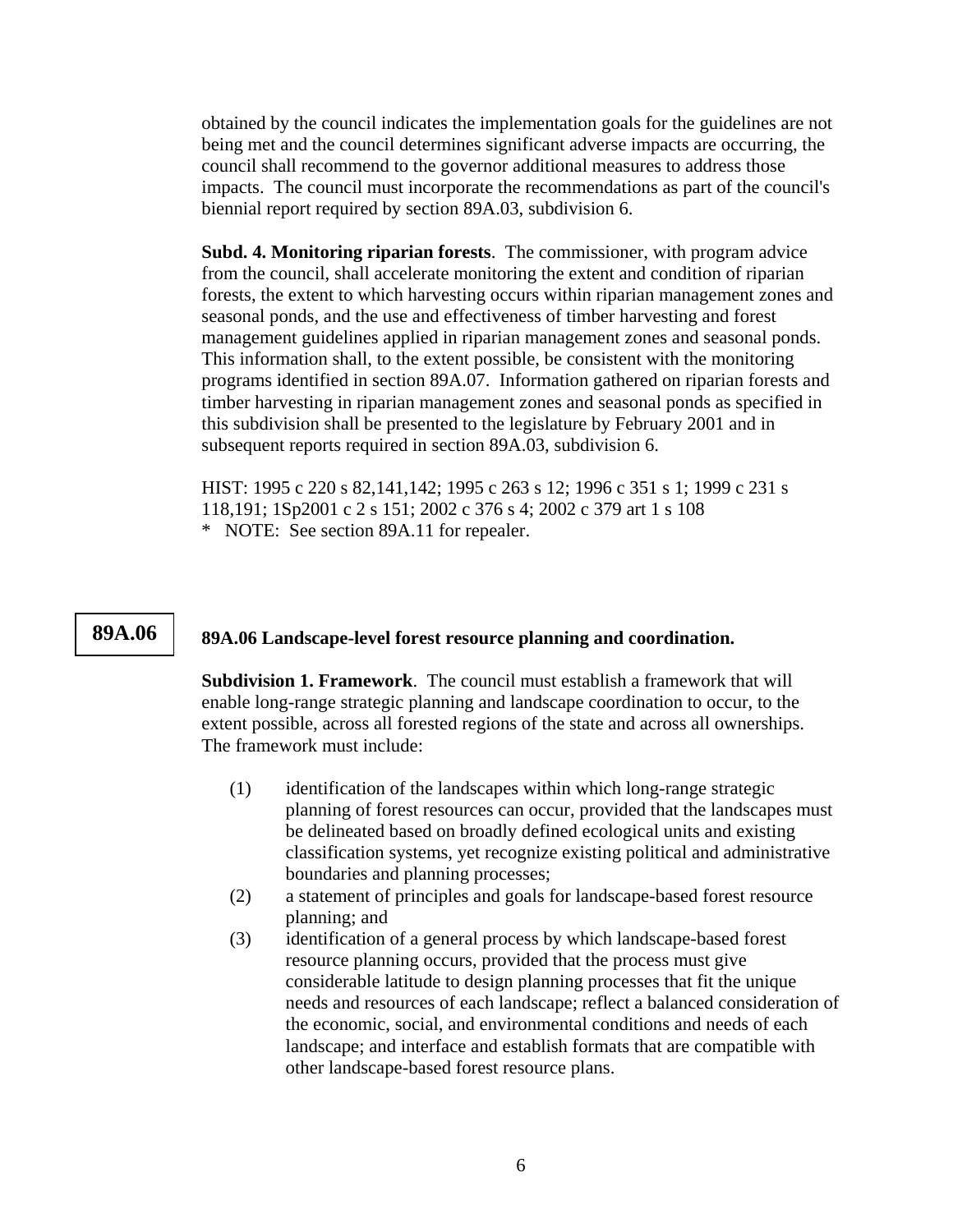**Subd. 2. Regional forest resource committees**. To foster landscape-based forest resource planning, the council must establish regional forest resource committees. Each regional committee shall:

- (1) include representative interests in a particular region that are committed to and involved in landscape planning and coordination activities;
- (2) serve as a forum for landowners, managers, and representative interests to discuss landscape forest resource issues;
- (3) identify and implement an open and public process whereby landscapebased strategic planning of forest resources can occur;
- (4) integrate its report with existing public and private landscape planning efforts in the region;
- (5) facilitate landscape coordination between existing regional landscape planning efforts of land managers, both public and private;
- (6) identify and facilitate opportunities for public participation in existing landscape planning efforts in this region;
- (7) identify sustainable forest resource goals for the landscape and strategies to achieve those goals; and
- (8) provide a regional perspective to the council with respect to council activities.

**Subd. 2a. Regional forest committee reporting**. The council must report annually on the activities and progress made by the regional forest committees established under subdivision 2, including the following:

- (1) by December 1, 1999, the regional committee for the council's northeast landscape will complete the identification of draft desired future outcomes, key issues, and strategies for the landscape;
- (2) by July 1, 2000, the council will complete assessments for the council's north central and southeast landscape regions;
- (3) by July 1, 2001, the regional committees for the north central and southeast landscapes will complete draft desired future outcomes, key issues, and strategies for their respective landscapes; and
- (4) by June 30, 2002, all remaining landscape regions must complete assessments and by June 30, 2003, desired future outcomes and strategies for all remaining regions except the northern, east central, metropolitan, and prairie regions. By June 30, 2004, the northern region must complete desired future outcomes and strategies, and by June 30, 2005, the east central region must complete desired future outcomes and strategies.

**Subd. 3. Regional committee officers and staff**. The council chair may appoint a chair from the regional committee participants. The council must include in its budget request sufficient resources for each regional committee to carry out its mission as defined in this section.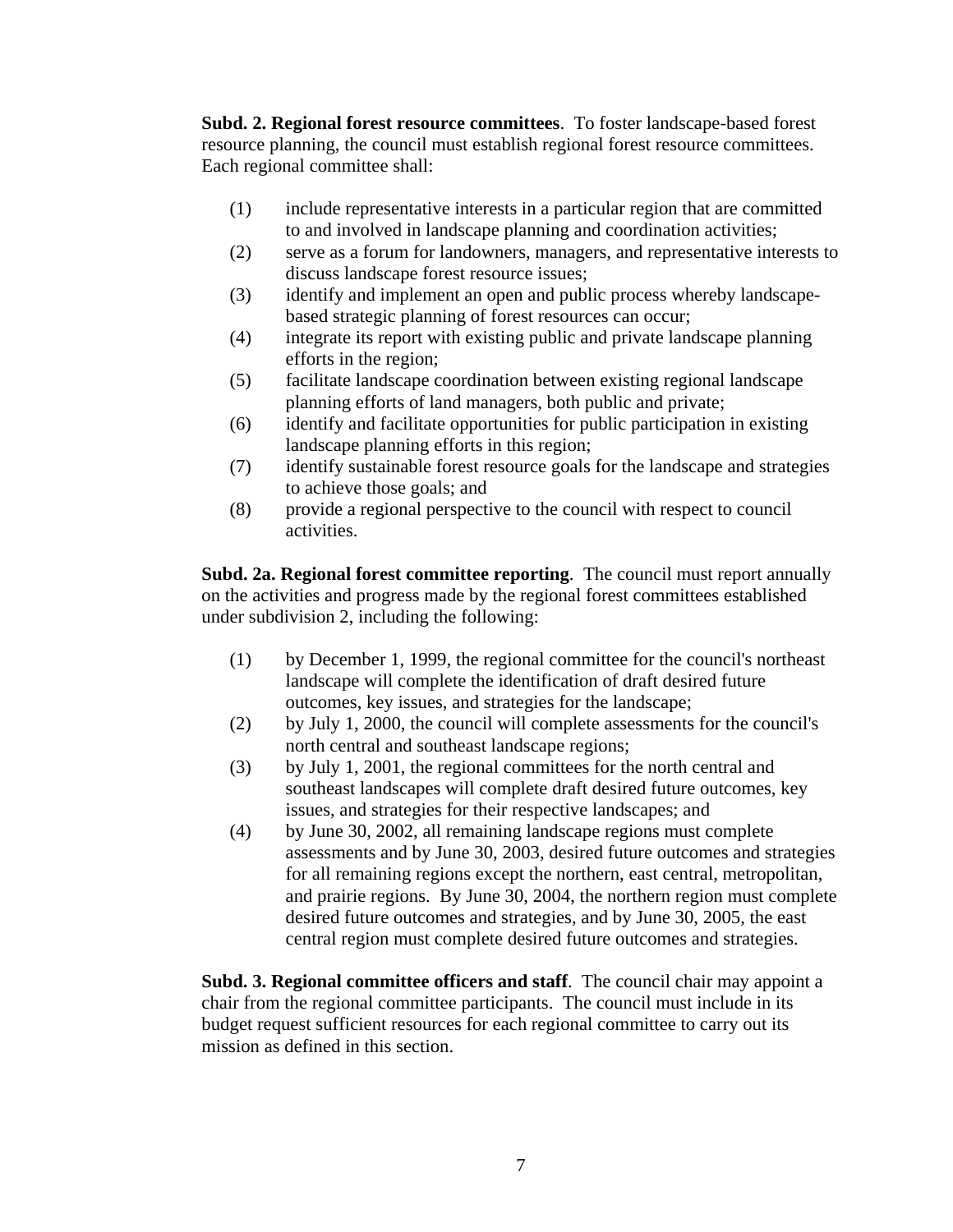**Subd. 4. Report**. Each regional committee must report to the council its work activities and accomplishments.

HIST: 1995 c 220 s 83,141,142; 1995 c 263 s 12; 1996 c 351 s 1; 1999 c 231 s 119,191; 1Sp2001 c 2 s 102,151; 2002 c 376 s 5; 2002 c 379 art 1 s 108 \* NOTE: See section 89A.11 for repealer.

# **89A.07 89A.07 Monitoring**.

**Subdivision 1. Forest resource monitoring**. The commissioner shall establish a program for monitoring broad trends and conditions in the state's forest resources at statewide, landscape, and site levels. The council shall provide oversight and program direction for the development and imlementation of the monitoring program. To the extent possible, the information generated under the monitoring program must be reported in formats consistent with the landscape regions used to accomplish the planning and coordination activities specified in section 89A.06. To the extent possible, the program must incorporate data generated by existing resource monitoring programs. The commissioner shall report to the council information on current conditions and recent trends in the state's forest resources.

**Subd. 2. Practices and compliance monitoring**. The commissioner shall establish a program for monitoring silvicultural practices and application of the timber harvesting and forest management guidelines at statewide, landscape, and site levels. The council shall provide oversight and program direction for the development and implementation of the monitoring program. To the extent possible, the information generated by the monitoring program must be reported in formats consistent with the landscape regions used to accomplish the planning and coordination activities specified in section 89A.06. The commissioner shall report to the council on the nature and extent of silvicultural practices used, and compliance with the timber harvesting and forest management guidelines.

**Subd. 3. Effectiveness monitoring**. The commissioner, in cooperation with other research and land management organizations, shall evaluate the effectiveness of practices to mitigate impacts of timber harvesting and forest management activities on the state's forest resources. The council shall provide oversight and program direction for the development and implementation of this monitoring program. The commissioner shall report to the council on the effectiveness of these practices.

**Subd. 4. Other studies and programs**. The council shall monitor the implementation of other programs, formal studies, and initiatives affecting Minnesota's forest resources.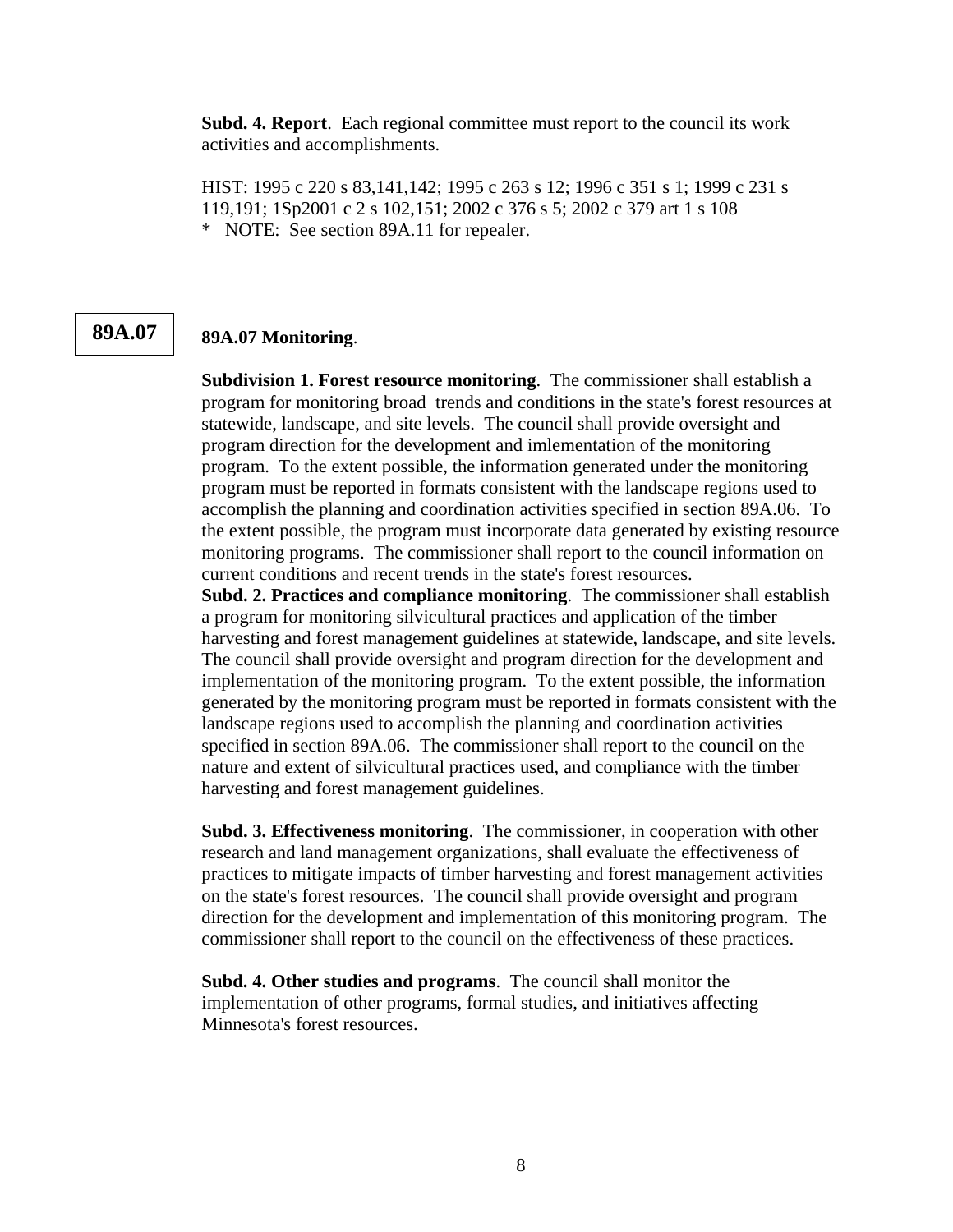**Subd. 5. Citizen concerns**. The council shall facilitate the establishment of a process to accept comments from the public on negligent timber harvesting or forest management practices.

HIST: 1995 c 220 s 84,141,142; 1995 c 263 s 12; 1996 c 351 s 1; 1999 c 231 s 120,121,191; 1Sp2001 c 2 s 151; 2002 c 379 art 1 s 108 \* NOTE: See section 89A.11 for repealer.

### 89A.08 **89A.08 Research Advisory Committee.**

**Subdivision 1. Establishment**. The council shall appoint a Forest Resources Research Advisory Committee. The committee must consist of representatives of:

- (1) the College of Natural Resources, University of Minnesota;
- (2) the Natural Resources Research Institute, University of Minnesota;
- (3) the department;
- (4) the North Central Forest Experiment Station, United States Forest Service; and
- (5) other organizations as deemed appropriate by the council.

**Subd. 2. Purpose**. The purpose of the advisory committee is to foster the identification and undertaking of priority forest resources research activities by encouraging:

- (1) collaboration between organizations with responsibilities for conducting forest resources research;
- (2) linkages between researchers in different disciplines in conducting forest resources research; and
- (3) interaction and communication between researchers and practitioners in the development and use of forest resources research.

**Subd. 3. Research assessment**. The advisory committee shall periodically undertake an assessment of strategic directions in forest resources research. The assessment must be based on input provided by administrators, researchers, practitioners, and the general public, and include:

- (1) an assessment of the current status of forestry resources research in the state;
- (2) an identification of important forest resource issues in need of research;
- (3) an identification of priority forest research activities whose results will enable a better understanding of site-level and landscape-level impacts resulting from timber harvesting and forest management activities; and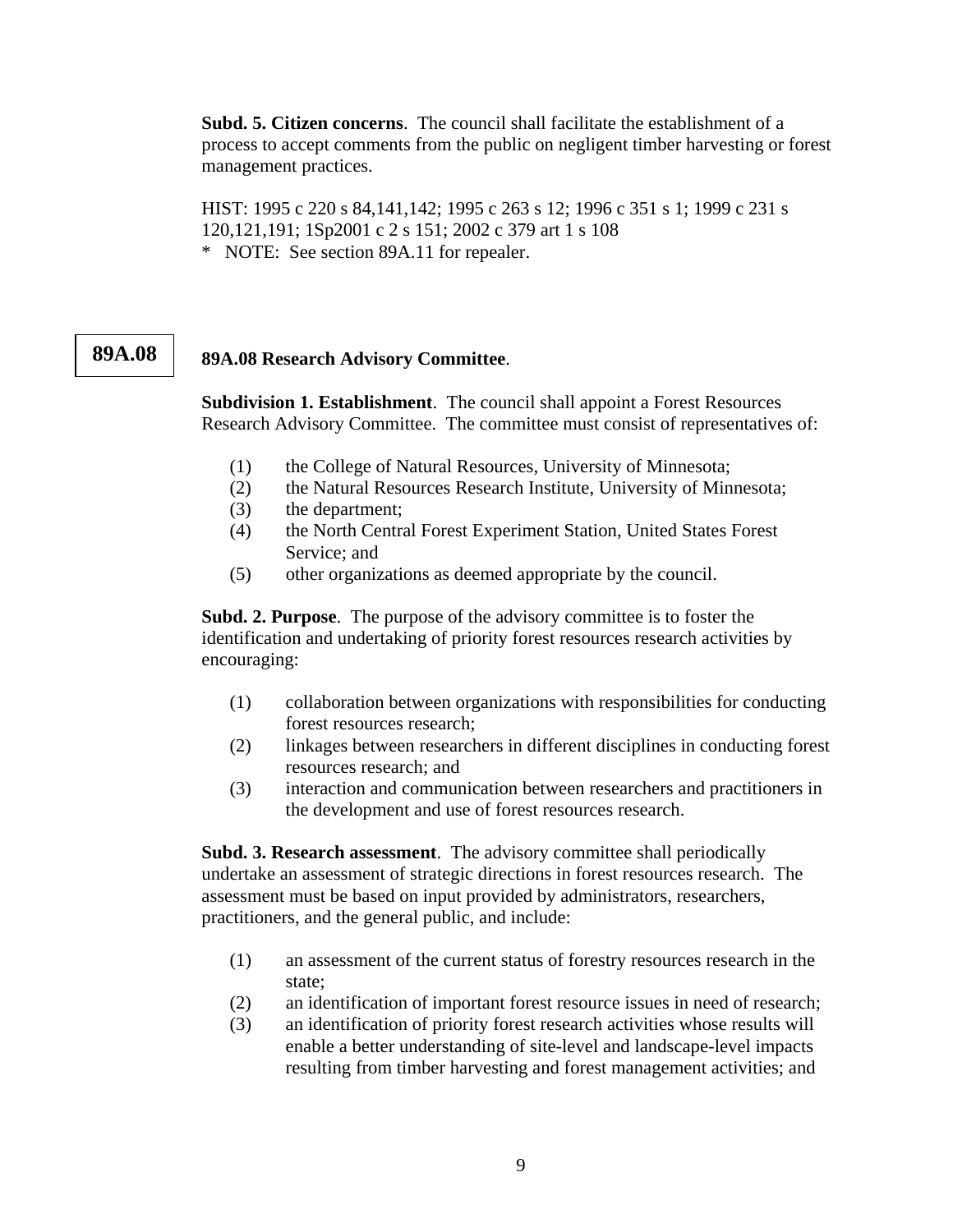(4) an assessment of the progress toward addressing the priority forest resources research needs identified.

The forest resources research assessment must be made widely available to the research community, forest managers and users, and the public.

**Subd. 4. Research delivery**. Based on the priority forest resources research activities identified in subdivision 3, the advisory committee shall promote these research needs and the dissemination of findings to the research community, forest managers and users, and the public.

**Subd. 5. Research and practitioner linkages**. The advisory committee shall periodically facilitate forums to increase communications between the individuals and organizations conducting forest resources research and the users of the research.

**Subd. 6. Report**. The advisory committee shall report to the council its accomplishments in fulfilling the responsibilities identified in this section.

HIST: 1995 c 220 s 85,141,142; 1995 c 263 s 12; 1996 c 351 s 1; 1999 c 231 s 191; 1Sp2001 c 2 s 151; 2002 c 379 art 1 s 108 \* NOTE: See section 89A.11 for repealer.

# **89A.09** 89A.09 Interagency Information Cooperative.

**Subdivision 1. Establishment**. The commissioner shall coordinate the establishment of an Interagency Information Cooperative. Members of the cooperative must include:

- (1) the department;
- (2) the Land Management Information Center;
- (3) the Minnesota Association of County Land Commissioners;
- (4) the United States Forest Service; and
- (5) other organizations as deemed appropriate by the commissioner.

**Subd. 2. Purpose**. The purposes of the cooperative are to:

- (1) coordinate the development and use of forest resources data in the state;
- (2) promote the development of statewide guidelines and common language to enhance the ability of public and private organizations and institutions to share forest resources data;
- (3) promote the development of information systems that support access to important forest resources data;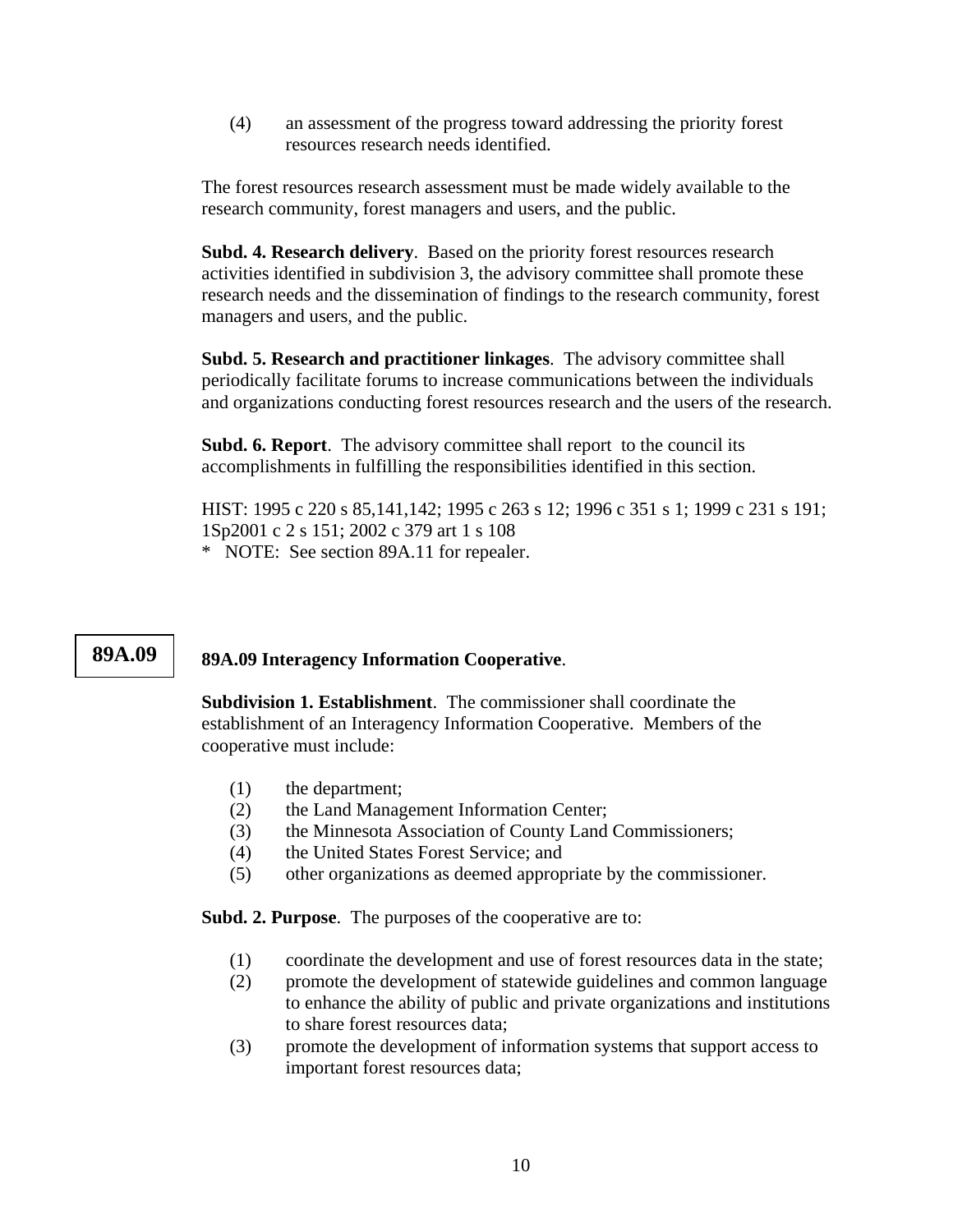- (4) promote improvement in the accuracy, reliability, and statistical soundness of fundamental forest resources data;
- (5) promote linkages and integration of forest resources data to other natural resource information;
- (6) promote access and use of forest resources data and information systems in decision-making by a variety of public and private organizations;
- (7) promote expanding the capacity and reliability of forest growth, succession, and other types of ecological models; and
- (8) conduct a needs assessment for improving the quality and quantity of information systems.

**Subd. 3. Report**. The information cooperative shall report to the council its accomplishments in fulfilling the responsibilities identified in this section.

HIST: 1995 c 220 s 86,141,142; 1995 c 263 s 12; 1996 c 351 s 1; 1999 c 231 s 191; 1Sp2001 c 2 s 151; 2002 c 379 art 1 s 108 \* NOTE: See section 89A.11 for repealer.

**89A.10** 89A.10 Continuing education; certification. It is the policy of the state to encourage timber harvesters and forest resource professionals to establish continuing education programs within their respective professions that promote sustainable forest management. The council shall, where appropriate, facilitate the development of these programs.

> HIST: 1995 c 220 s 87,141,142; 1995 c 263 s 12; 1996 c 351 s 1; 1999 c 231 s 122,191; 1Sp2001 c 2 s 151; 2002 c 379 art 1 s 108 \* NOTE: See section 89A.11 for repealer.